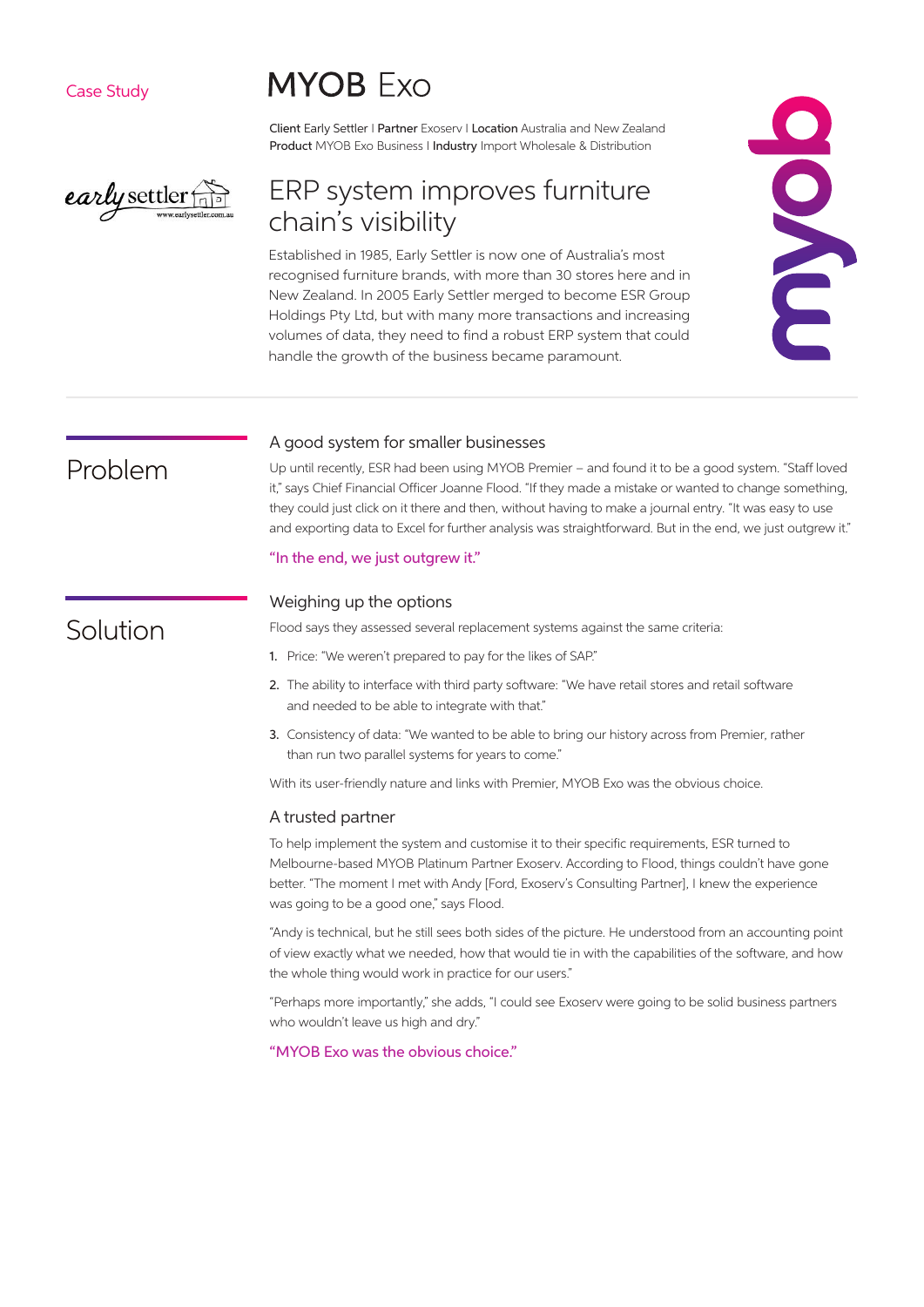#### Implementation made easy

In the beginning, ESR and Exoserv scoped out the big picture. "I've done a lot of software implementations in my past life and none of them have gone this smoothly," says Flood. In no small way, that was down to the efforts of Exoserv consultant Mauro La Forgia, who was on-site "working all hours of the night to get the job done on time."

## "I've done a lot of software implementations in my past life and none of them have gone this smoothly."

#### Better visibility over changing purchase orders

One of the unique features of ESR's business is that they never know exactly how much they're going to be invoiced until the very last minute. "We might put in an order for 20 items, but actually end up with 24. It all depends on what our suppliers can fit in the container," says Flood.

What this means is that purchase orders at ESR are changing right to the moment the goods are dispatched. To help gain some visibility around this process, Exoserv designed a report in Exo that grabs purchase orders from ESR's web based EDI program and shows ESR exactly what is due to be paid (and when). It's a bit like an aged trial balance for creditors, only for purchase orders.

"This has been really useful," says Flood. "Before we were kind of flying blind. Now we can keep track of any last minute amends to purchase orders– and that gives us a better idea of what's likely to be owing in the next week or two."

#### Getting used to the new system

Flood says that amongst staff, there was little resistance to moving to Exo from Premier. "They missed some of the little quirks of the old system," she says, "but they could also see that we were pushing Premier beyond its limits, and were keen to move to something more suitable".

When it came to introducing Exo to staff, Exoserv made sure everyone was fully up to speed through a mix of classroom-style training and, where necessary, one-on-one tuition. "Like everything Exoserv have done for us so far," says Flood, "the training was very good. They're not propeller heads. They're easy to talk to and that puts people at ease."

### "The training was very good. They're not propeller heads. They're easy to talk to and that puts people at ease."

### Improvements for today, compatibility for tomorrow

Assessing the improvements that Exo has brought to ESR, Flood says the reports have made a big difference. "Knowing when payments are coming up really has improved management visibility in a big way. So too, has F9 – which allows us to dump information to Excel for further analysis in a single keystroke.

"Even better than the reports are the screen enquiries," according to Flood. "Being able to double click and drill down for more information means you can keep an eye on what's going on across the business – without having to dig around to find what you're looking for."